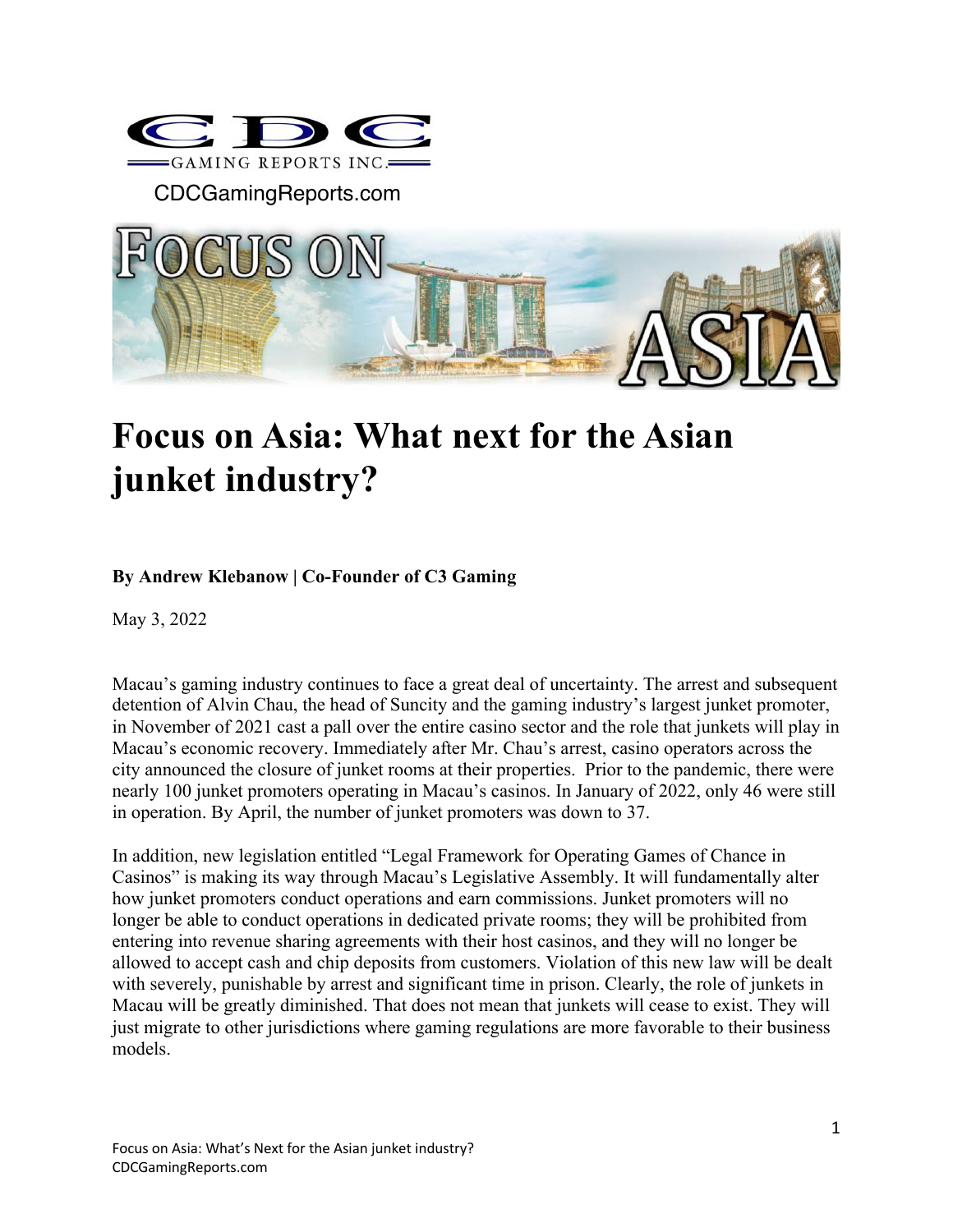## The most diverse network of consultants in the gaming & hospitality industry



Junket promoters are an integral part of the Asian casino industry and play a particularly important role in servicing the needs of gamblers residing in the Peoples' Republic of China (PRC). In its simplest form, a junket promoter provides short-term credit. The ability of a third party to provide credit is indispensable to casino operators, as the collection of gambling debts in the PRC is illegal. Since casino operators cannot sue to collect on markers issued to players residing in the PRC, junket promoters mitigate that risk by providing credit to their customers and assume that potential liability. Also, given the large sums of money that junket customers are willing to wager during their casino excursions, junket promoters are able to provide those funds upon a player's arrival at the casino.

As part of their credit agreements, players are obliged to gamble in gaming rooms overseen by their junket provider. These rooms are located within the confines of a larger casino, and a casino may have several rooms or tables assigned to specific junket promoters. Junket promoters are paid a commission by casino operators predicated on the wagering volume of the promoter's customers. Casinos in most Asian jurisdictions are free to negotiate commission rates with their junket promoters, whereas in Macau those rates are capped by gaming regulation. Casinos in other jurisdictions may also enter into revenue sharing agreements with preferred junket promoters, thus further mitigating risk for both the casino and the junket promoter.

In addition, junket promoters facilitate travel for their customers. A junket promoter arranges air transportation, visas, and accommodations at casinos where they have a business relationship. They can direct customers to a specific property or jurisdiction. Nevertheless, it is their ability to provide credit that is at the heart of their business model.

#### **Moving money across borders**

The ability to move large amounts of currency out of the PRC has long been an issue for government authorities. The Chinese are adept at transiting funds across international borders. These informal banking systems have been in existence for centuries, and it was central to Chinese migration across the globe. The PRC has recently taken a more aggressive stance in limiting the extra-judicial movement of currency and to this end has focused its attention on these underground banking networks and the junket promoters that rely on them.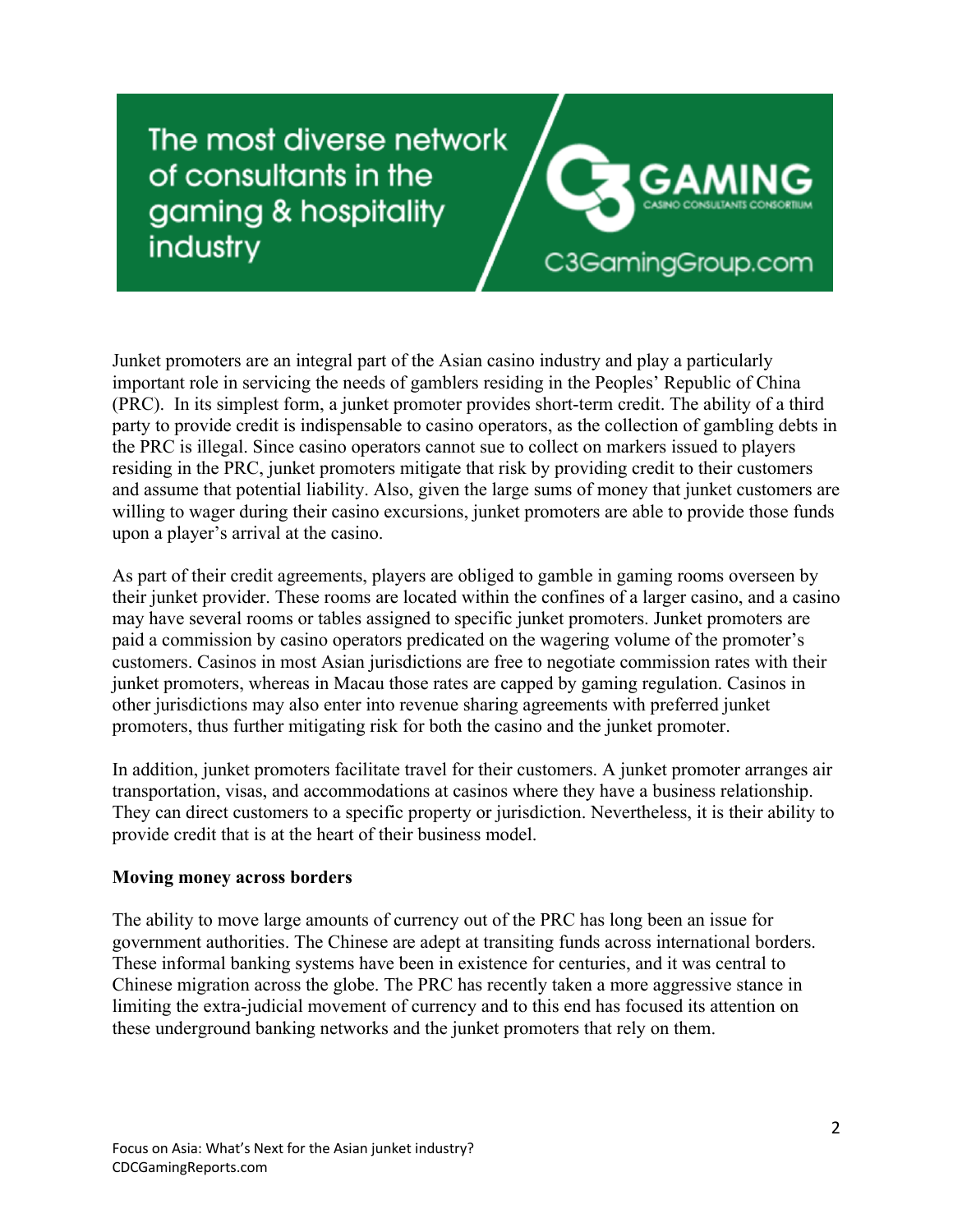Junkets promoters do not operate exclusively in Macau. They can be found in virtually every jurisdiction in East Asia, including Vietnam, Malaysia, Cambodia, the Philippines, and South Korea. Australia's casinos have also long relied on junket promoters to deliver customers from the PRC to their gaming tables, although Australian regulators are now grappling with past abuses of junket promoters and the casinos that hosted them.

#### **The beneficiaries of Macau's largesse**

The importance of junkets to Macau's gaming economy has diminished over the past decade. Whereas in 2010, junkets accounted for 72 percent of Macau's gaming revenue, that share had dropped to less than 25 percent by the time the pandemic struck. As Macau's regulators continue to impose further restrictions on junkets, other jurisdictions have become more appealing to junket promoters and several properties are well positioned to benefit from Macau's unintentional largesse.

#### NAGAWORLD

Cambodia's gaming industry has long relied on junket promoters to deliver customers and their gaming dollars to their casinos, and they have developed facilities and sound marketing programs that cater to them. One company that stands out as a primary beneficiary of Macau's evolving junket policy is NAGACORP, operator of the hugely successful NAGA 1 and NAGA 2 integrated casino resorts in Phnom Penh, collectively known as NAGAWORLD.

It was the completion of NAGA 2, with its five-star caliber hotel, VIP suites, and private gaming lounges, that elevated the company into the highest echelon of junket-oriented casinos. Junket revenue increased substantially after the opening of the new resort. Once pandemic-induced travel restrictions from the PRC are lifted, one can expect NAGAWORLD to see a dramatic increase in junket-driven gaming revenue, along with the newfound ability to seek more favorable terms from junket promoters eager to place their players in a premium gaming property. The opening of NAGA 3 in 2025 will provide additional gaming and lodging capacity and further solidify NAGAWORLD's position as a premiere integrated casino resort.

#### Entertainment City

Prior to the pandemic, the integrated resorts in Entertainment City in Manila had built stunning facilities to meet the needs of junket promoters and their customers in the form of private gaming rooms and hotel suites. They also had the added advantage of offering more favorable commission structures to junket promoters as they were not capped by gaming regulations. As junket promoters seek safer harbors to conduct business, expect Solaire Resort and Casino, Okada Manila, and Resorts World Manila to benefit.

#### Vietnam

Two casinos in Vietnam stand to be primary beneficiaries of Macau's new junket policies. Crown International Casino Hotel in Danang has long relied on junkets. While the property does offer a modest-sized foreigner-only casino with 22 table games and 122 slot machines as part of its 533-key resort, it is their private junket rooms on the casino's upper levels that contribute the lion's share of gaming revenue to the property. The casino has long-established business relationships with a number of well-established junket promoters.